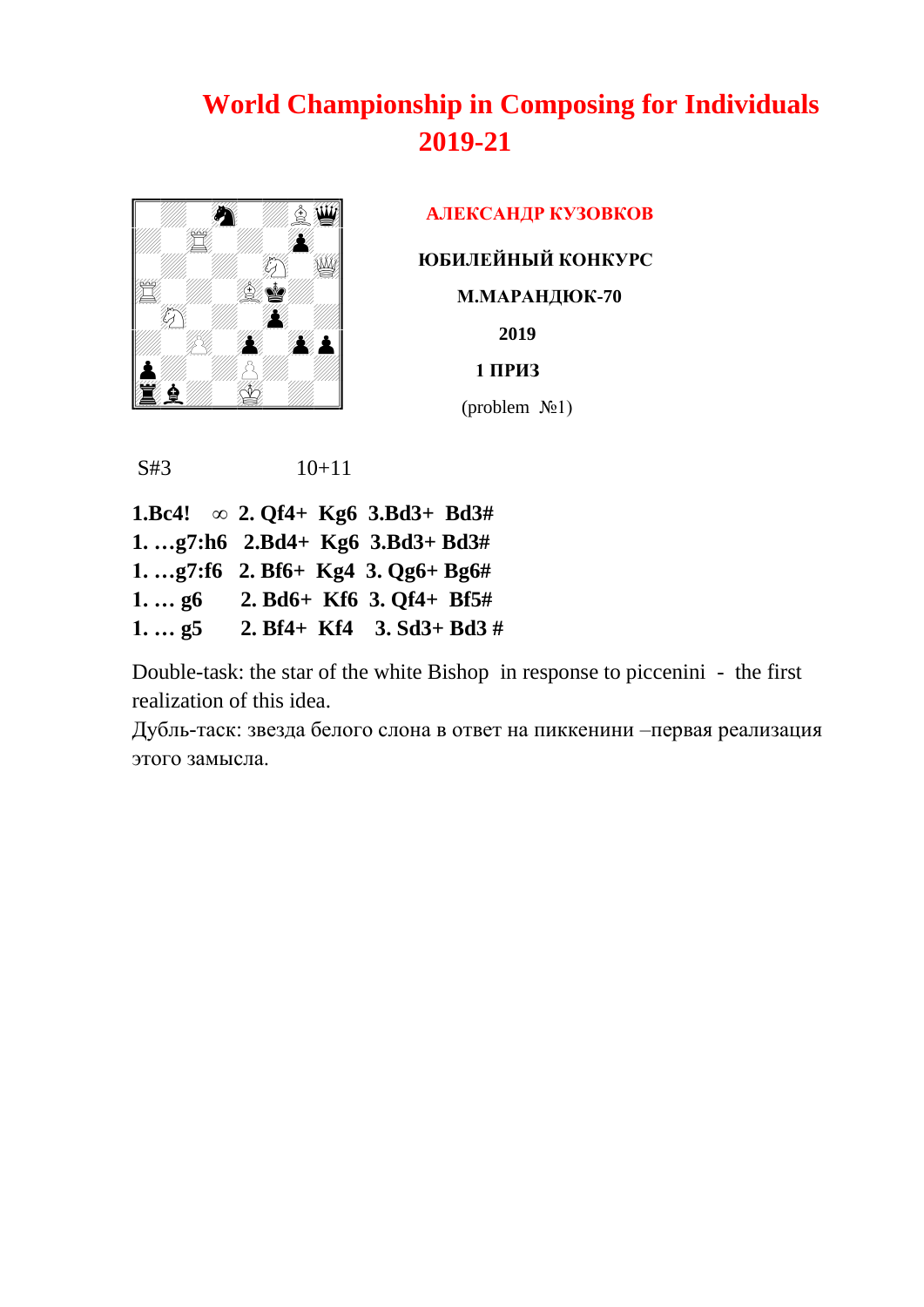

**AЛЕКСАНДР КУЗОВКОВ** 

**7 WORLD CUP FIDE-2019**

#### **SILBER MEDAL-2 PRISE**

(problem№2)

```
S#4 13+13
```
**1.S b6! ∞ 2. Qd6+! cd 3.Rb3+ Kc5 4.Sa4+ Ra4#** 

- **1. …cb 2. Qf6+! gf 3. Rd3++ Kc5 4.Ba3 + Rb4#**
- **1. …Bf4 2. Qe5+! Be5 3.Rc2+ Ke3 4. Sdc4+ Rc4#**
- **1. …Bd2 2.Qe4+! Se4 3.Rc4++ Ke3 4.Re4+ Re4#**

1.Activating the white battery 2.Four victims of the white Queen on the second move 3.White rook cross on the third move 4.Four different mats. 5.The first move with a victim of the horse 5. The return of the white horse in the threat 1.Активизация белой батареи 2. Четыре жертвы ферзя на втором ходу 3.Крест белой ладьи на третьем ходу.4.Первый ход с жертвой коня и возврат коня в угрозе.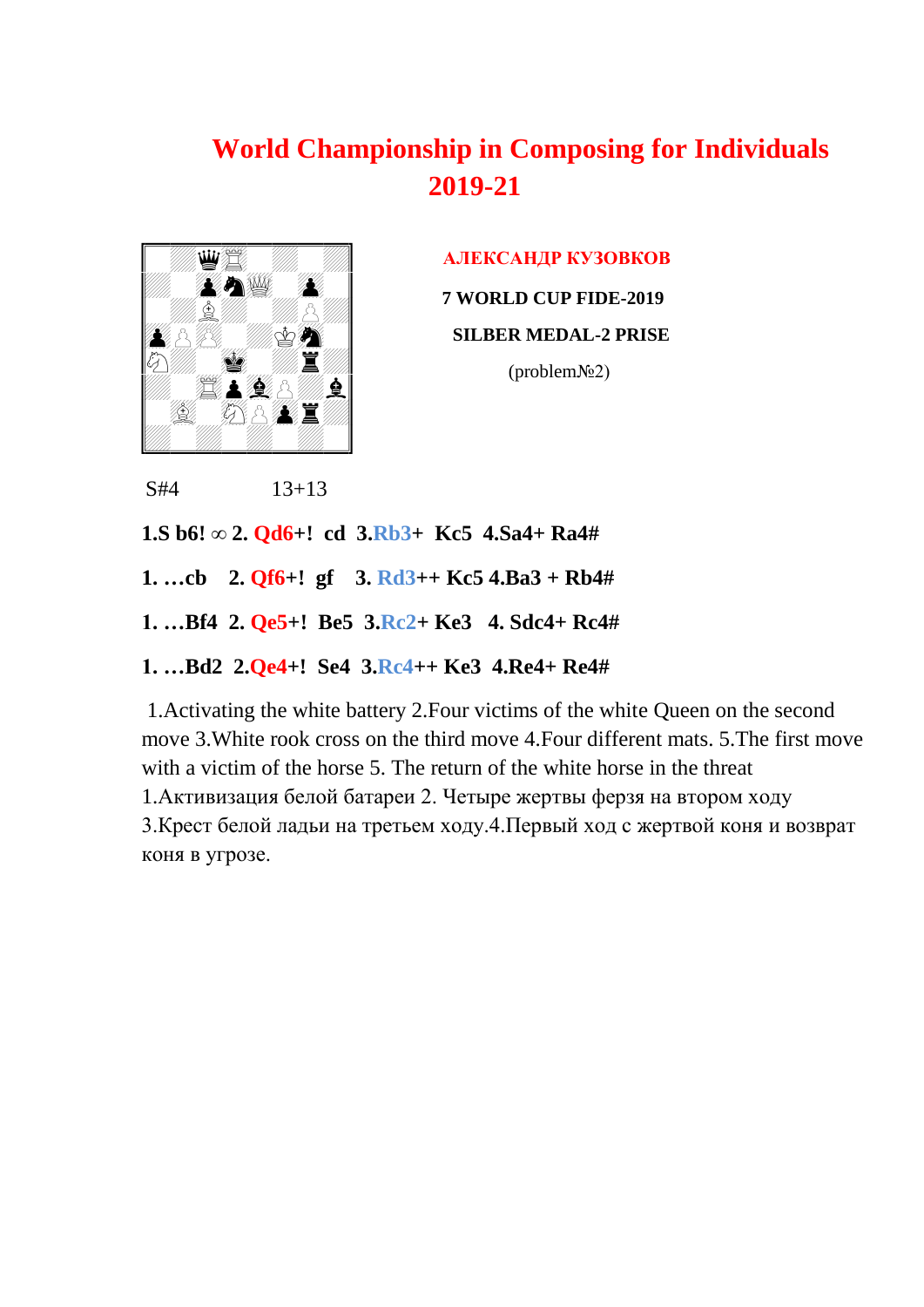

֚֡֘

**AЛЕКСАНДР КУЗОВКОВ**

 **8 WORLD CUP FIDE-2020**

 **5 PRISE**

 $$ 

```
S#4 11+14
```
**1.Ne7! ∞ 2. R8g7+ Ke8 3.Qc8+ Qd8 4.Bc6+ Rd7#** 

**1. … e4 2. Rf8+ Ke7 3.Qxc7+ Qd7 4.Bd6 + Rxd6#**

**1. … Bxf5 2. R5g7+ Ke6 3.Qc6+ Qd6 4. Bd5+ Rxd5#** 

. Black Bristol-3 options..The first move with a victim of the knight and giving a free field to the black king. .

Черный Бристоль - 3 варианта..Первый ход с жертвой коня и

предоставлением свободного поля черному королю. Additional game:

**1. … Ke7 2. Qxc7+ Qd7 3. R8g7+ Ke8 4.Qd7 + Rxd7#**

**1. … Qd8 2. Rxd8 Bxf5 3. Nxf5 e4 4.Qd5 + Rxd5#**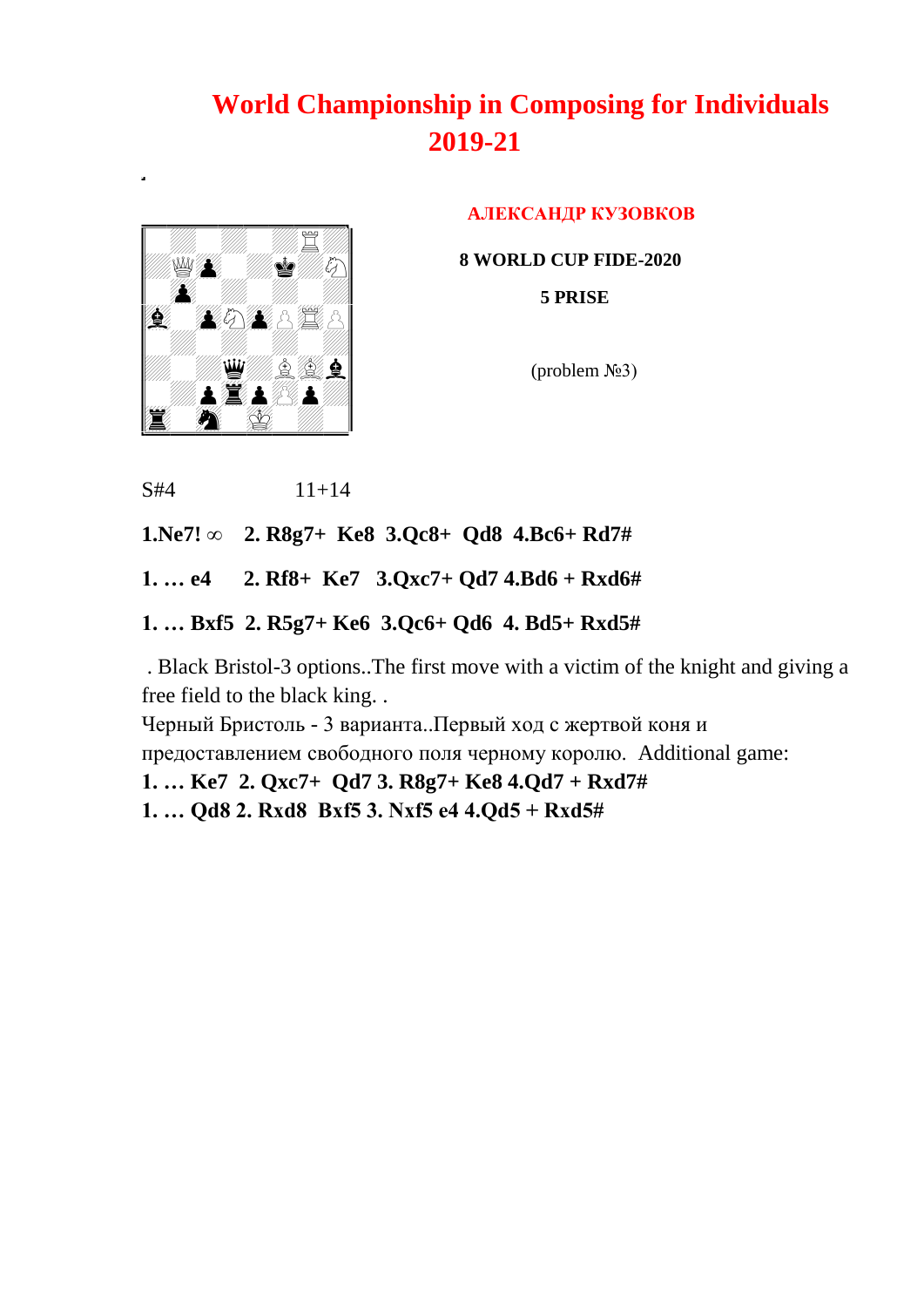

 $S#4$  12+11

#### **AЛЕКСАНДР КУЗОВКОВ**

**9 WORLD CUP FIDE-2021**

 **BRONZE MEDAL-3 PRISE**

(problem№4)

**1.Bc7!** zugzwang **1. … Bxg3 2. Rxe6+ (A) Kf5 3. Re5+ Kf4 4.Qf5+ Bxf5# 1. … Bg5 2. Rxd5+ (B) Kxd5 3.Qd7+ Kc5 4.Ne4+ Bxe4#** But 1…d4! **1.Qb7!** zugzwang **1. … Bxg3 2. Rxd5+ (B) Ke4 3. Nf6+ Kf3 4.Rd2+ Be4# 1. … Bg5 2. Rxe6+ (A) Kxe6 3.Qc6+ Kf7 4.Qg6+ Bxg6#**

Тhe alternation of the second moves **AB- BA** and the total change of the third and fourth moves. An unsymmetric game in a symmetric position. All of matting moves are different.

Чередование вторых ходов и полная перемена третьего и четвертого ходов. Несимметричная игра в симметричной позиции. Все матующие ходы разные.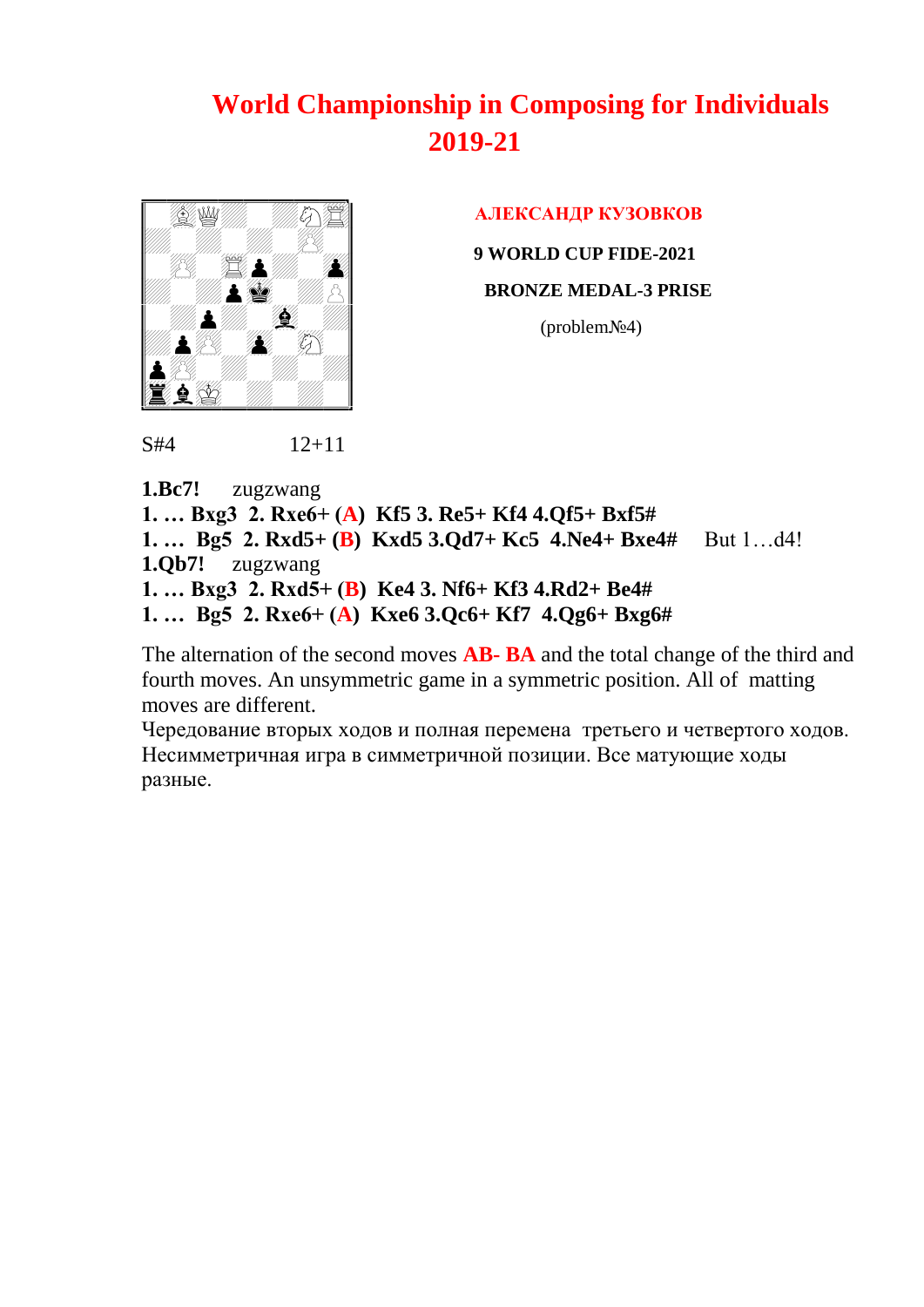

### **AЛЕКСАНДР КУЗОВКОВ**

«**ПОБЕДА -75»-2020** 

 **2.Hon.Men.**

 $<sup>(problem N<sub>2</sub>5)</sup>$ </sup>

S#4 13+11

**1.Q c6? ∞ 2.b3+ Sb3 3.Rb3 ∞ 4.Rb4+ Bb4# 1. .. Sb3 2.Sc5+(A) Bf7 3.Sb7+ Sc5 4.Sba5+ Ba5 # 1. .. Bh7 2.Sd4+(B) Kd4 3.Qf6+ Ke4 4.Sc3+ Bc3 #** but **1…Sc2! 1.Q e4! ∞ 2.b3+ Sb3 3.Rb3 ∞ 4.Rc3+ Bc3# 1. ….Sb3 2.Sd4+(B) Bf7 3.Sc6+ Sd4 4.Sca5+ Ba5 # 1. .. Bh7 2.Sc5+(A) Kc5 3.Qe7+ Kc6 4.Sb4+ Bb4 #** 

Game selection in 2 phases. Alternation of the second **AB-BA** and change of the third and matting moves of white. Three different mats with a black battery. The play of white batteries : primary and secondary-Zabuhov-Thema. Выбор игры в 2 фазах. Чередование вторых **AB-BA** и перемена третьих и матирующих ходов белых. Три разных мата черной батареей. Игра белых батарей: первичных и вторичных –тема Забунова.